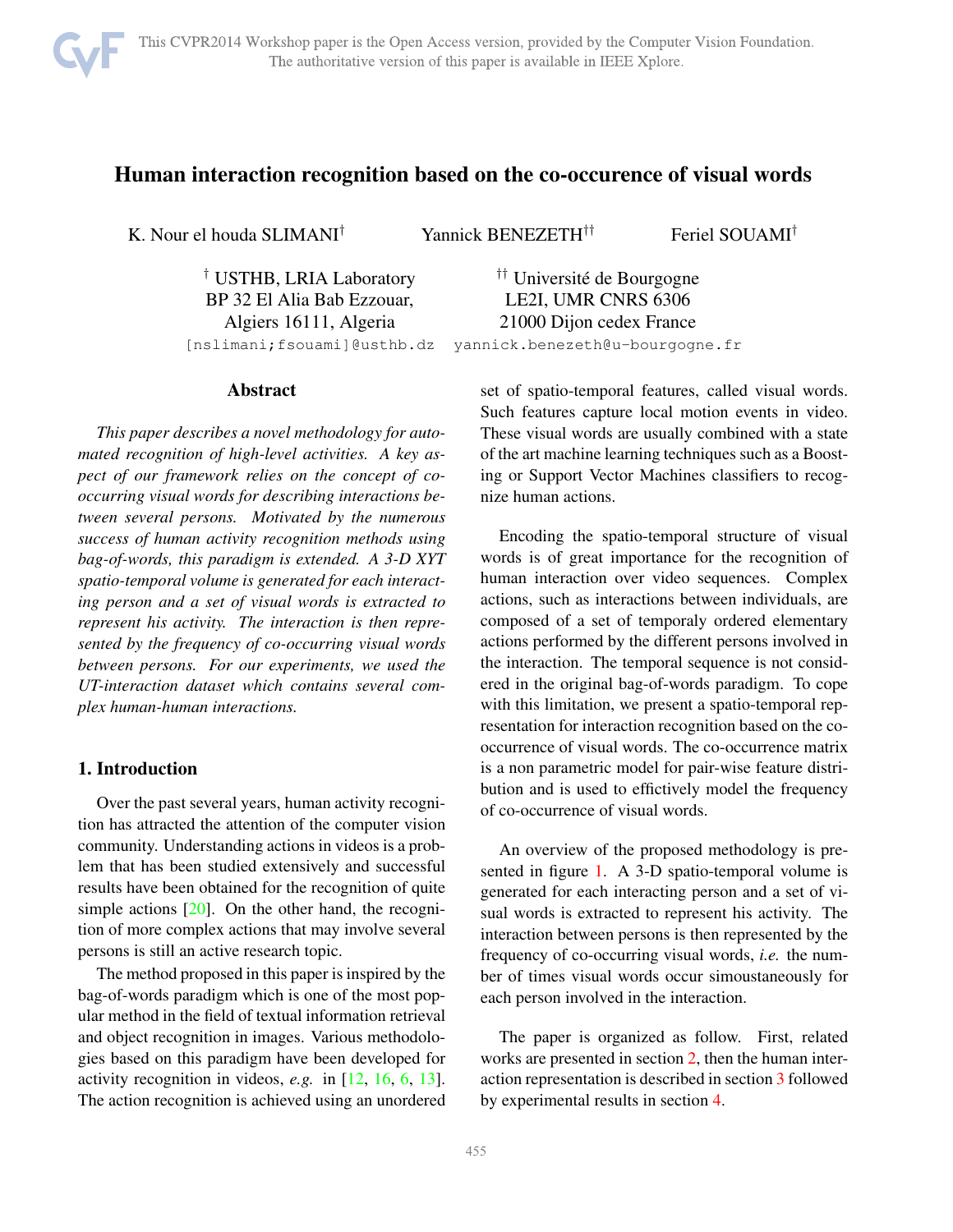<span id="page-1-3"></span>

<span id="page-1-0"></span>Figure 1. Overview of the proposed approach.

## <span id="page-1-1"></span>2. Related work

Much of the early work in action recognition was tested on relatively simple single person uniform background sequence. Most datasets for human action recognition, such as the *KTH* [\[20\]](#page-5-0) or the *Weizmann* [\[3\]](#page-4-1) datasets, provide samples for only a few action classes recorded in controlled and simplified settings. Recently, more complex datasets have been proposed with realistic video samples, such as the *Hollywood* dataset [\[10\]](#page-5-4) or more complex actions and interactions such as the *UT-interaction* dataset [\[18\]](#page-5-5).

There are several existing surveys within the area of high-level human activity recognition [\[22,](#page-5-6) [15,](#page-5-7) [4,](#page-4-2) [1\]](#page-4-3). We present in this section the most common techniques.

Local features are a popular way for representing actions in videos. They achieve state-of-the-art results for action classification when combined with a bagof-words representation  $[21]$ . However, by exploiting correlations in space and time between these local features, actions can be modeled more effectively. Unlike the approaches following the bag-of-words paradigm, some approaches attempt to model spatio-temporal distribution of the local features for better recognition of actions [\[1,](#page-4-3) [5,](#page-4-4) [24,](#page-5-9) [9,](#page-5-10) [7,](#page-4-5) [14,](#page-5-11) [23\]](#page-5-12). Savarese *et al.* [\[19\]](#page-5-13) proposed a methodology to capture spatio-temporal proximity information among local features. For each action video, they measured co-occurrence patterns in a local 3-D region. Liu and Shah [\[11\]](#page-5-14) also considered

correlations among local features.

Laptev *et al.* [\[10\]](#page-5-4) constructed spatio-temporal histograms by dividing an entire space-time volume into several grids. The method roughly measures how local descriptors are distributed in the 3-D XYT space by analyzing which feature falls into which cell of the grid.

Ryoo and Aggarwal [\[17\]](#page-5-15) introduced the spatiotemporal relationship match, called *STR match*, which explicitly considers spatial and temporal relationships among local features. Their method measures structural similarity between two videos by computing pairwise spatio-temporal relations among local features. Their system not only classified simple actions (*i.e.* those from the *KTH* dataset), but also recognized interaction-level activities (*e.g.* hand-shaking and pushing) from continuous videos.

In this paper, we are also interested in exploiting correlations in space and time between local features. We propose a non-parametric representation for pairwise feature distribution to explicitely consider the simultaneous occurrence of visual words between the persons involved in an interaction. The interaction representation is based on the frequency of co-occurring visual words between persons.

### <span id="page-1-2"></span>3. Human interaction representation

In this section, we introduce the proposed representation of human interactions. An overview of our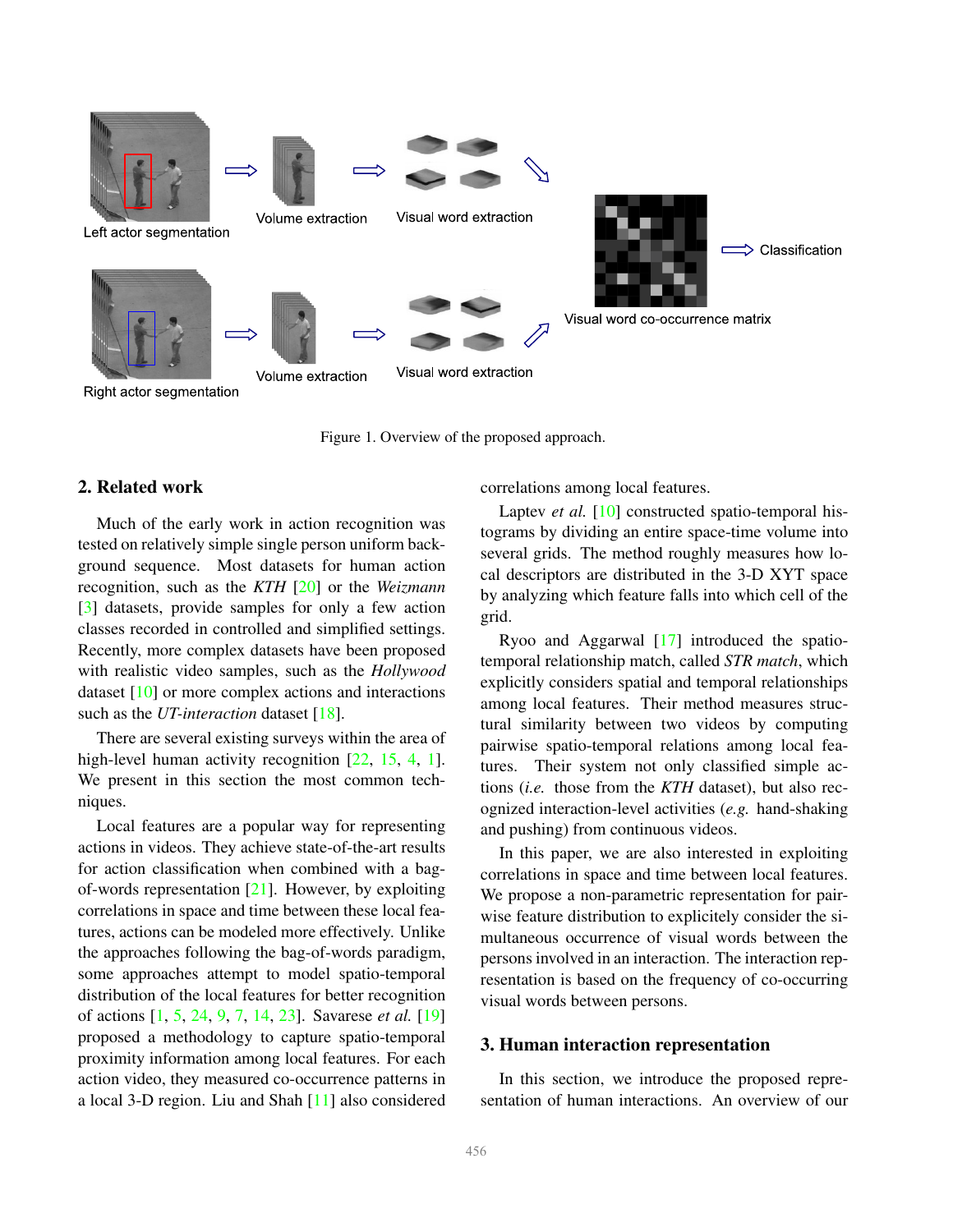<span id="page-2-1"></span>approach is described in figure [1.](#page-1-0) First, a 3-D XYT spatio-temporal volume is extracted for each interacting person and the framework of bag-of-words is used to characterize the activity. Then, as we are interested in the recognition of complex activities involving at least two persons, we use the frequency of cooccurring visual words to get a compact representation of the activity. Interactions that we recognize in this paper do not involve more than two persons, but it may be noted that our method can be easily generalized to interactions involving more than two persons.

#### 3.1. Low-level action representation

The first step of the proposed approach is to detect and segment the persons in the video in order to create a 3-D XYT spatio-temporal volume for each of these persons. The activity of each person is then characterize with a set of local features extracted from this 3D volume. It may be noted that it is possible to use any human detection and tracking methods [\[2\]](#page-4-6) as well as any local features suitable for spatio-temporal volumes such as 3D-SIFT [\[21\]](#page-5-8), 3D-HOG [\[8\]](#page-5-16) or 3D-LBP [\[25\]](#page-5-17) to name a few. In order to decrease the sensitivity of our method to tracking errors, we have decided to manually extract the location of each person in the video. We have also chose to use the 3D-SIFT features [\[21\]](#page-5-8). This descriptor has been applied successfully in various tasks such as action classification.

Once local features are extracted for all videos, we cluster them into multiple visual words using *k-means* algorithm in order to define a visual codebook. Visualwords are then defined by the centroids of the clusters.

Thus, each spatio-temporal volume  $V$  is defined by a set of visual-word tuples:

$$
V = \{ \langle x_0, y_0, t_0, w_0 \rangle, \dots, \langle x_n, y_n, t_n, w_n \rangle \}, \quad (1)
$$

where each tuple  $\langle x_i, y_i, t_i, w_i \rangle$  represents respectively the spatial position, the time and the word index of the  $i<sup>th</sup>$  interest point. *n* denotes the volume's total number of interest points.  $w_i \in \{1, \ldots, k\}$  with k the number of visual words.

In the original bag-of-words paradigm, the video sequence is represented as a histogram of visual-words frequencies. The easiest way to handle cases where there are several persons in the video is to merge the visual words from the different persons and to build a single histogram of visual-word frequencies. This method is called *BoW* in the experimental results section [4.](#page-3-0) In the following, we introduce the concept of visual-words co-occurrence to describe the multiperson actions.

#### 3.2. Multi-person action representation

To simplify notations in the following paragraphs, we will consider that there are only two interacting persons in the video. Consequently, the video is composed of only two spatio temporal volumes  $V^{(1)}$  and  $V^{(2)}.$ 

Let  $\vartheta_i^{(p)}$  $i^{(p)}$  be the  $i^{th}$  visual-word tuple of the  $p^{th}$  volume  $\langle x_i^{(p)} \rangle$  $\binom{p}{i},y_{i}^{(p)}$  $\hat{u}^{(p)}, t_i^{(p)}, w_i^{(p)}$  $\binom{p}{i}$  with  $p \in \{1,2\}.$ We consider that  $\vartheta_i^{(1)}$  $\begin{matrix} (1) \\ i \end{matrix}$  and  $\vartheta_j^{(2)}$  $j^{(2)}$  co-occur whenever  $|t_i^{(1)} - t_j^{(2)}|$  $|j^{(2)}| < \tau$ . The visual-word co-occurrence matrix  $C$  is defined with

$$
C_{i,j} = \frac{1}{M} \sum_{t=0}^{T-1} \delta(\vartheta_i^{(1)}, \vartheta_j^{(2)})
$$
 (2)

where  $\delta(\vartheta_i^{(1)})$  $\hat{\theta}_i^{(1)},\hat{\theta}_j^{(2)})=1$  if  $\vartheta_i^{(1)}$  $i^{(1)}$  and  $\vartheta_j^{(2)}$  $j^{(2)}$  co-occur and 0 otherwise,  $M$  is a normalization term and  $T$  the number of frames in the volumes. A visual-word cooccurrence matrix example is presented in figure [2.](#page-2-0)



<span id="page-2-0"></span>Figure 2. Example of visual-word co-occurrence matrix extracted from two spatio-temporal volumes (V1 and V2).

Note that we later modify the co-occurrence matrix in order to be robust to the relative position of the persons. We use  $\mathcal{C}'_{i,j} = \mathcal{C}_{i,j} + \mathcal{C}_{j,i}$  and we finally keep the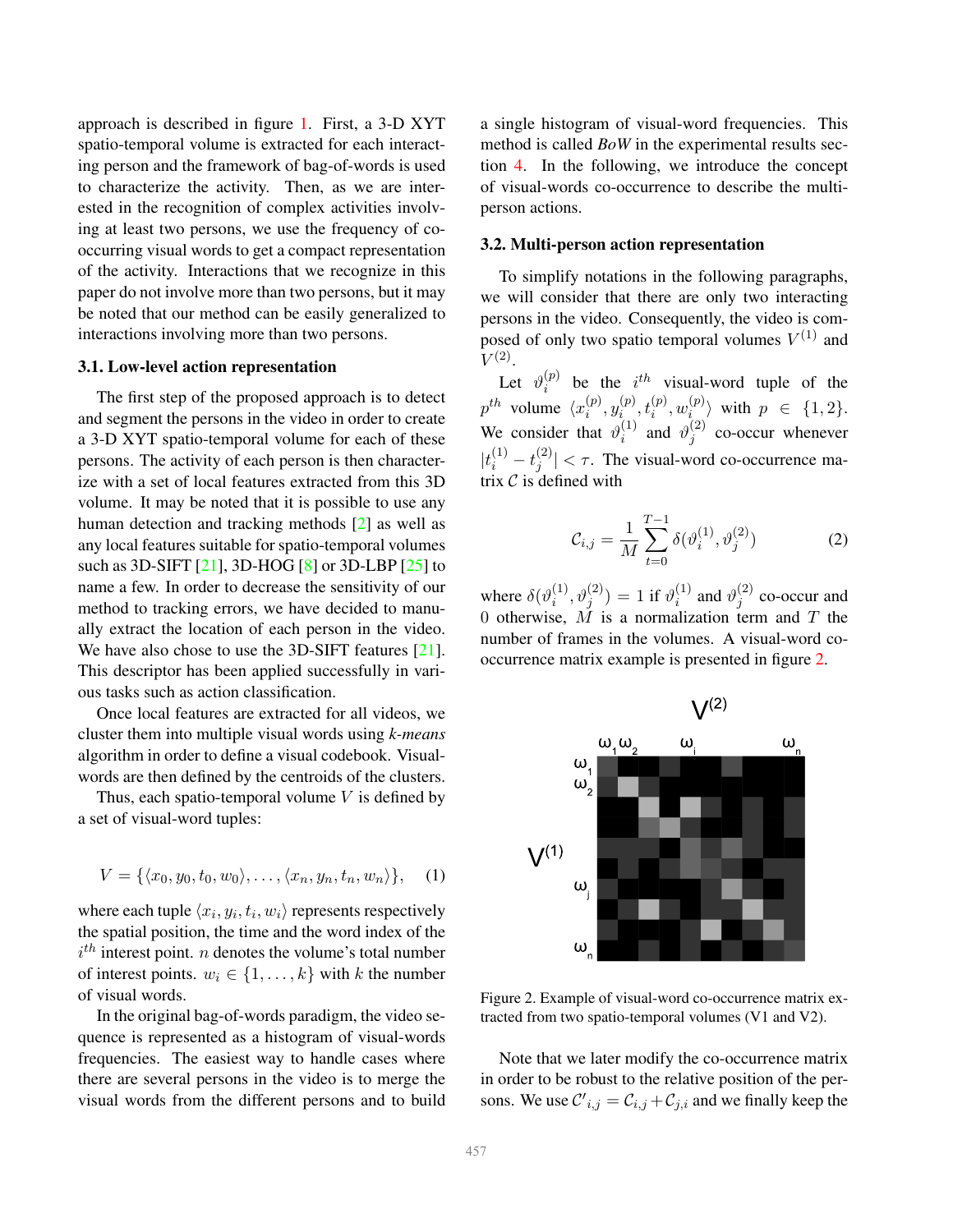<span id="page-3-5"></span>upper triangular part of the matrix  $C'$  matrix for representing the interaction. These features can later be used for classification using regular machine learning classifiers.

Interactions that we recognize in this paper come from the *UT-interaction* dataset and do not involve more than two persons. But it may be noted that our method can be easily generalized to interactions involving more than two persons. If the video is composed of m volumes, with  $m > 2$ , it is possible to consider a m-dimensional co-occurrence matrix  $\mathcal C$  where each element of the matrix represent the co-occurrence of m visual words from the m volumes.

#### <span id="page-3-0"></span>4. Experimental results

This section is committed to assess the performance of our framework and to present the preliminary results regarding the recognition of high level human interactions. The experiments were carried out using the *UT-interaction* dataset [\[18\]](#page-5-5) which contains videos recorded under a realistic surveillance environment. The *UT-interaction* dataset contains six classes of human-human interactions: *shake-hands*, *point*, *hug*, *push*, *kick* and *punch*. Illustrations of these interactions are presented in figure [3.](#page-3-1)



<span id="page-3-1"></span>Figure 3. Examples of interactions in the UT-Interaction dataset. (a) hand-shaking; (b) hugging; (c) kicking; (d) pointing; (e) punching; (f) pushing.

The dataset is composed of 20 video sequences divided into two sets. The set  $#1$  is composed of 10 video sequences taken on a parking lot with slightly different zoom rate, and their backgrounds are mostly static with little camera jitter. Whereas the set  $#2$ (*i.e.* the other 10 sequences) are taken on a lawn in a windy day. Background is moving slightly (*e.g.* with

<span id="page-3-2"></span>Table 1. Per clip activity classication performance measured as ROC Area (in %) on the *UT-Interaction Dataset* obtained for the Set 1.

|                                                 | Shake   Hug   Kick   Punch   Push |  |  |
|-------------------------------------------------|-----------------------------------|--|--|
| ROC A.    0.724   0.726   0.426   0.564   0.577 |                                   |  |  |

<span id="page-3-3"></span>Table 2. Per clip activity classication performance measured as ROC Area (in %) on the *UT-Interaction Dataset* obtained for the Set 2.

|                                                 | Shake   Hug   Kick   Punch   Push |  |  |
|-------------------------------------------------|-----------------------------------|--|--|
| ROC A.    1.000   1.000   0.591   0.739   0.500 |                                   |  |  |

Table 3. Comparison of our method with the regular *BoW* approach. Average accuracies on the *UT-Interaction Dataset*.

<span id="page-3-4"></span>

| Methods    | Set 1 | Set 2 |
|------------|-------|-------|
| <b>BoW</b> | 58.20 | 48.30 |
| Our method | 40.63 | 66.67 |

trees shaken by the wind), and these videos contain more camera jitters.These 120 video segments representing six occurrences of interaction's class are proposed from the 20 sequences and are used for the classification evaluation.

Similarly to  $[12]$ , we temporally extract key frames from the original video's middle one third frames with five frames as the sampling interval. As explained above, in order to decrease the sensitivity of our method to tracking errors, we have decided to manually extract the location of each person in the video. We have also chose to train our human interaction classifiers using the 3D-SIFT features [\[21\]](#page-5-8) as described above. The experiments conducted shows that the selection of the number of visual words is critical. Using a bigger number of visual words does not bring better performance because of the size of the feature vector. Therefore, the use of dimension reduction techniques, such as PCA, should be of a great importance because it would allow the use of a more descriptive vocabulary. In the following, we use 150 visual words in the vocabulary and the threshold  $\tau$  is set to 1 for defining the co-occurrences. It can be noted that any state of the art classifier can be used with our interaction representation. In our experiments, for Set 1, we use a simple locally weighted learning with k-nearest neighbor classifier and Euclidean Distance as distance func-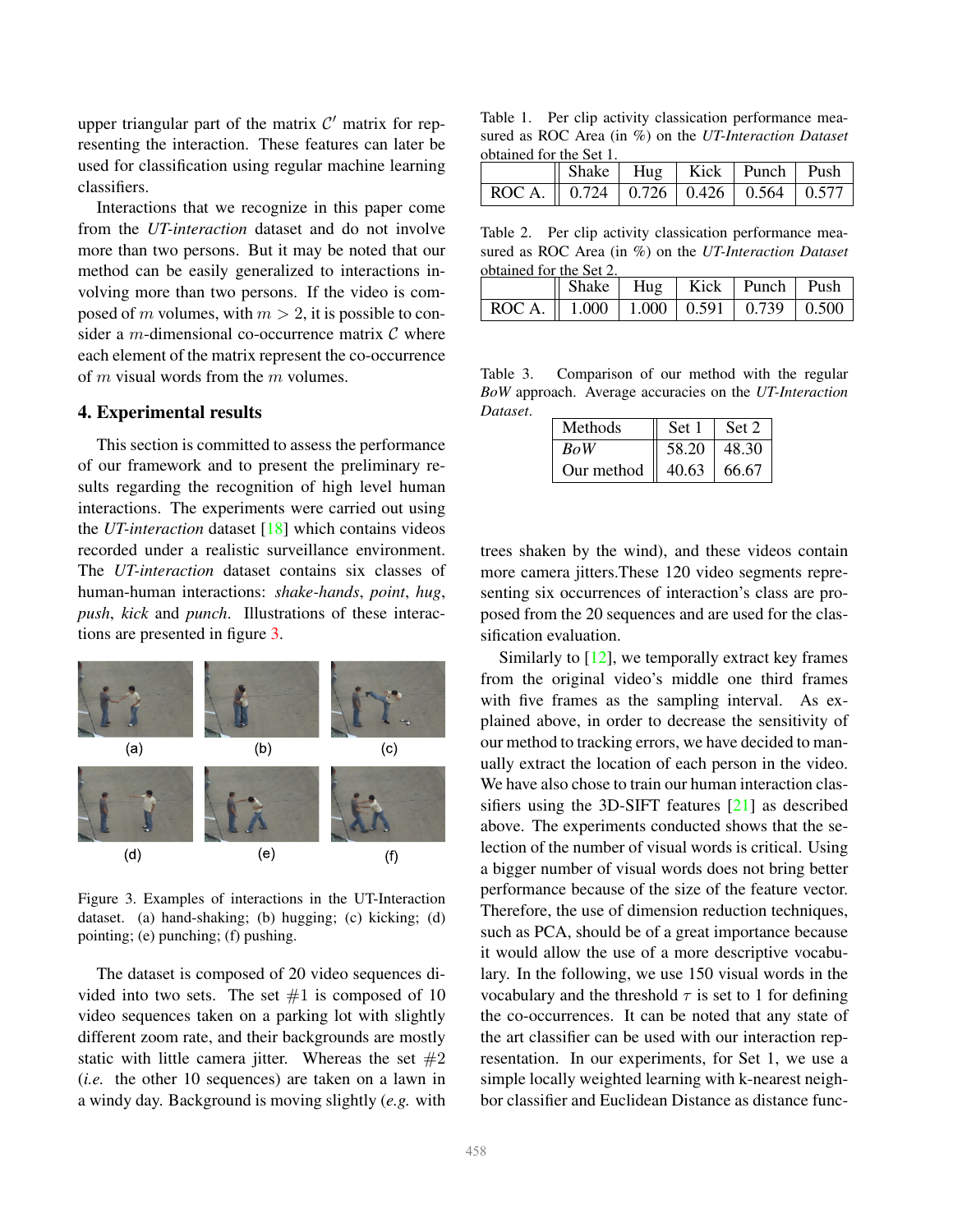|       | Strate | <b>ENDRO</b> |      | inter proposition | RAN  |       | Strate |          |      | <b>HOOO EST RIDGE</b> | RAST |
|-------|--------|--------------|------|-------------------|------|-------|--------|----------|------|-----------------------|------|
| shake | 0.50   | 0.00         | 0.00 | 0.33              | 0.16 | shake | 1.00   | 0.00     | 0.00 | 0.00                  | 0.00 |
| Hug   | 0.14   | 0.75         | 0.14 | 0.00              | 0.00 | Hug   | 0.00   | 1.00     | 0.00 | 0.00                  | 0.00 |
| kick  | 0.0    | 0.28         | 0.14 | 0.28              | 0.28 | kick  | 0.00   | 0.00     | 0.50 | 0.50                  | 0.00 |
| Punch | 0.16   | 0.00         | 0.33 | 0.33              | 0.16 | Punch | 0.00   | 0.00     | 0.25 | 0.75                  | 0.00 |
| Push  | 0.16   | 0.16         | 0.16 | 0.16              | 0.33 | Push  | 0.00   | $0.00\,$ | 0.50 | 0.50                  | 0.00 |

<span id="page-4-7"></span>Table 4. Confusion matrices of per-clip classification result on UT-Interaction dataset. Horizontal rows are ground truth and vertical columns are predictions.

tion for implementing the nearest neighbor search. For the Set 2, we use a SVM classifier with a polynomial kernel. Furthermore, we use a 5-fold cross-validation experimental setting to evaluate our method. It is noteworthy that in our experiment, we have used 32 instances (32 from 60 videos) and we have ommited the class *Point* because it can be considered as an action and not an interaction.

We present in tables [1](#page-3-2) and [2](#page-3-3) the results obtained for the sets 1 and 2 of the UT-Interaction dataset. We present the per clip activity classication performance as ROC Area (in %). More detailled results are presented in table [4.](#page-4-7) Confusion matrices of both the two sets in the UT-Interaction datsets are shown for our method. It is possible to observe some confusion between the activities *push*, *punch* and *kick* on set 2 as those interactions are slightly similar in both appearance and motion.

Then, we present in table [3](#page-3-4) a comparison of our method with the regular Bag-of-words (*BoW*) approach. For this method we have extracted 3D SIFT features for each person's volume involved in a given interaction and then we have merged the two histogram into a single histogram of visual words to define an interaction. The results in table [3](#page-3-4) are presented in terms of average accuracies. It is possible to observe that our method performs better on the Set 2 but not on the Set 1. These encouraging results suggest that a more appropriate management of the size of our descriptors should allow to use a more descriptive vocabulary and thus further improve the results.

#### 5. Conclusion

We have presented in this paper a representation of actions with several persons based on the concept of co-occurrence of visual words for describing interactions. The paradigm of bag-of-words for action

recognition is extended and the multi-person actions are then represented by the frequency of co-occurring visual words, *i.e.* the number of times visual words occur simoustaneously between the persons involved in the interaction. We have presented experimental results on the *UT-interaction* dataset using the 3-D SIFT local features and a SVM classification. In the future, we plan to evaluate more deeply the robustness of the proposed method to the various parameters, to experiment the extension to videos with more than two persons.

#### **References**

- <span id="page-4-3"></span>[1] J. Aggarwal and M. Ryoo. Human activity analysis: A review. *ACM Computing Surveys*, 43(3):1–43, 2011. [2](#page-1-3)
- <span id="page-4-6"></span>[2] Y. Benezeth, B. Emile, H. Laurent, and C. Rosenberger. Vision-based system for human detection and tracking in indoor environment. *International Journal of Social Robotics*, 2(1):41–52, 2010. [3](#page-2-1)
- <span id="page-4-1"></span>[3] M. Blank, L. Gorelick, E. Shechtman, M. Irani, and R. Basri. Actions as space-time shapes. In *IEEE International Conference on Computer Vision*, volume 2, pages 1395–1402, 2005. [2](#page-1-3)
- <span id="page-4-2"></span>[4] J. Candamo, M. Shreve, D. Goldgof, D. Sapper, and R. Kasturi. Understanding transit scenes: A survey on human behavior-recognition algorithms. *IEEE Trans. on Intelligent Transportation Systems*, 11(1):206–224, 2010. [2](#page-1-3)
- <span id="page-4-4"></span>[5] O. Chomat and J. Crowley. Probabilistic recognition of activity using Local appearance. In *IEEE Conference on Computer Vision and Pattern Recognition*, 1999. [2](#page-1-3)
- <span id="page-4-0"></span>[6] V. Delaitre, I. Laptev, and J. Sivic. Recognizing human actions in still images: a study of bag-of-features and part-based representations. In *British Machine Vision Conference*, volume 2, page 7, 2010. [1](#page-0-0)
- <span id="page-4-5"></span>[7] P. Dollar, P. Rabaud, G. Cottrell, and S. Belongie. Behavior recognition via sparse spatio-temporal features. In *IEEE int. Workshop on Visual Surveillance*